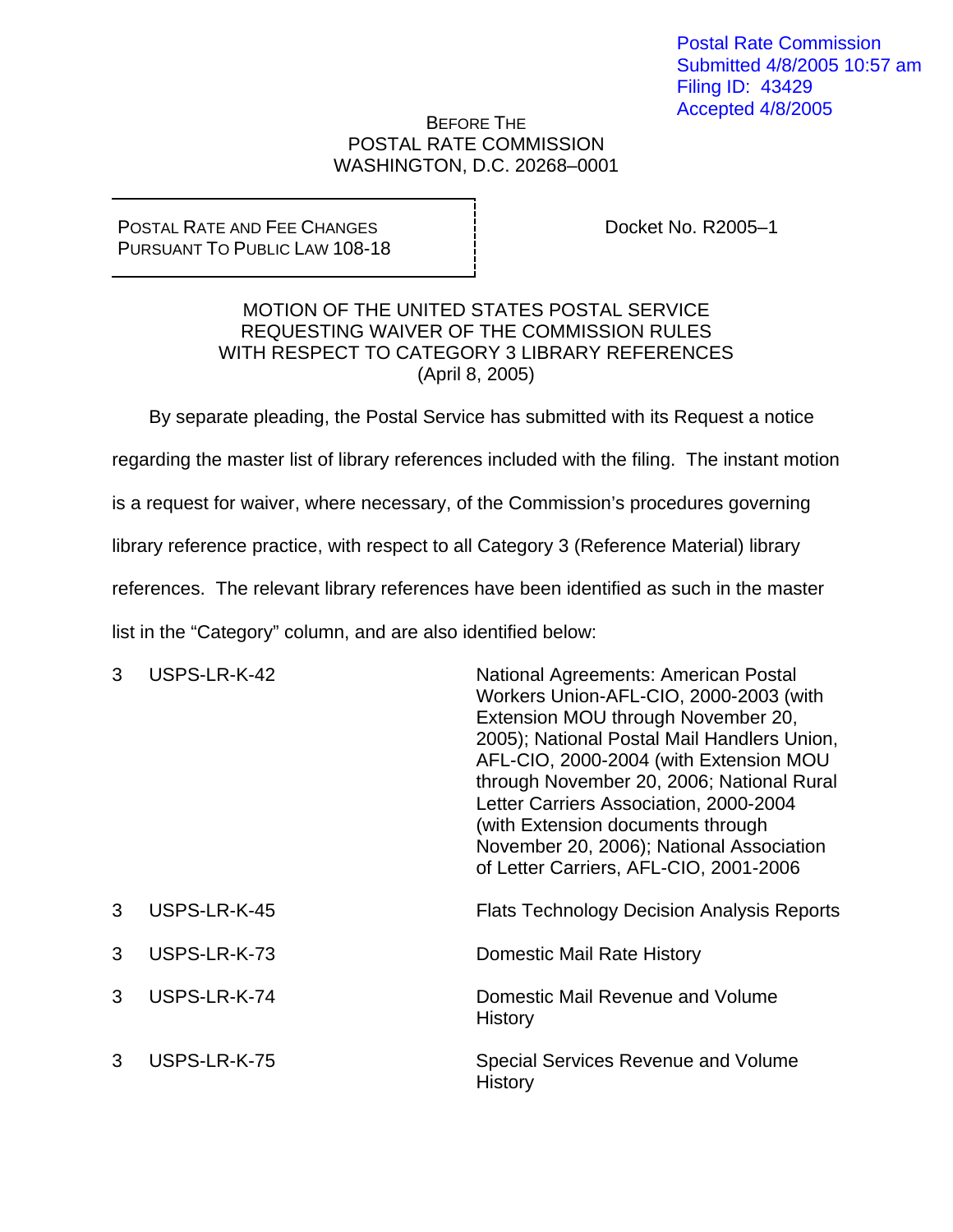3 USPS-LR-K-76 Special Services Fee History Specifically, the Postal Service requests that to the extent that it could be argued that its filing does not actually or substantially comply with all of the requirements of Rule 31(b)(2) with respect to the above Category 3 library references, that those requirements be waived.

The intended primary purposes of the revisions to Rule 31(b)(2) are to limit library references to appropriate circumstances and categories of material, and to insure that adequate information is provided to identify the contents of library references and to indicate how they relate to the case. *See* Order No. 1263 at 3. The Postal Service submits that, in the context of its Category 3 library references, these purposes are achieved by virtue of the historical practice regarding these types of library references, and by the information included on the master list, within this motion, and within the library references themselves. Most specifically, the nature of Category 3 library references is such that there has never been a genuine issue that these materials are most appropriately filed as library references, and their nature is such that there is no need for the filing of a separate notice for each library reference, as might otherwise appear to be required by Rule 31(b)(2)(iv).

In many respects, reference material is the quintessential library reference material. Filing reference material as a library reference is a simple and effective way to make available to the parties background material that they otherwise might wish to track down at their own time and expense. It is, therefore, a practice which exists primarily for the convenience of the parties and the Commission. The Commission rules clearly contemplate that reference material is appropriate to be filed as a library reference,

 $-2-$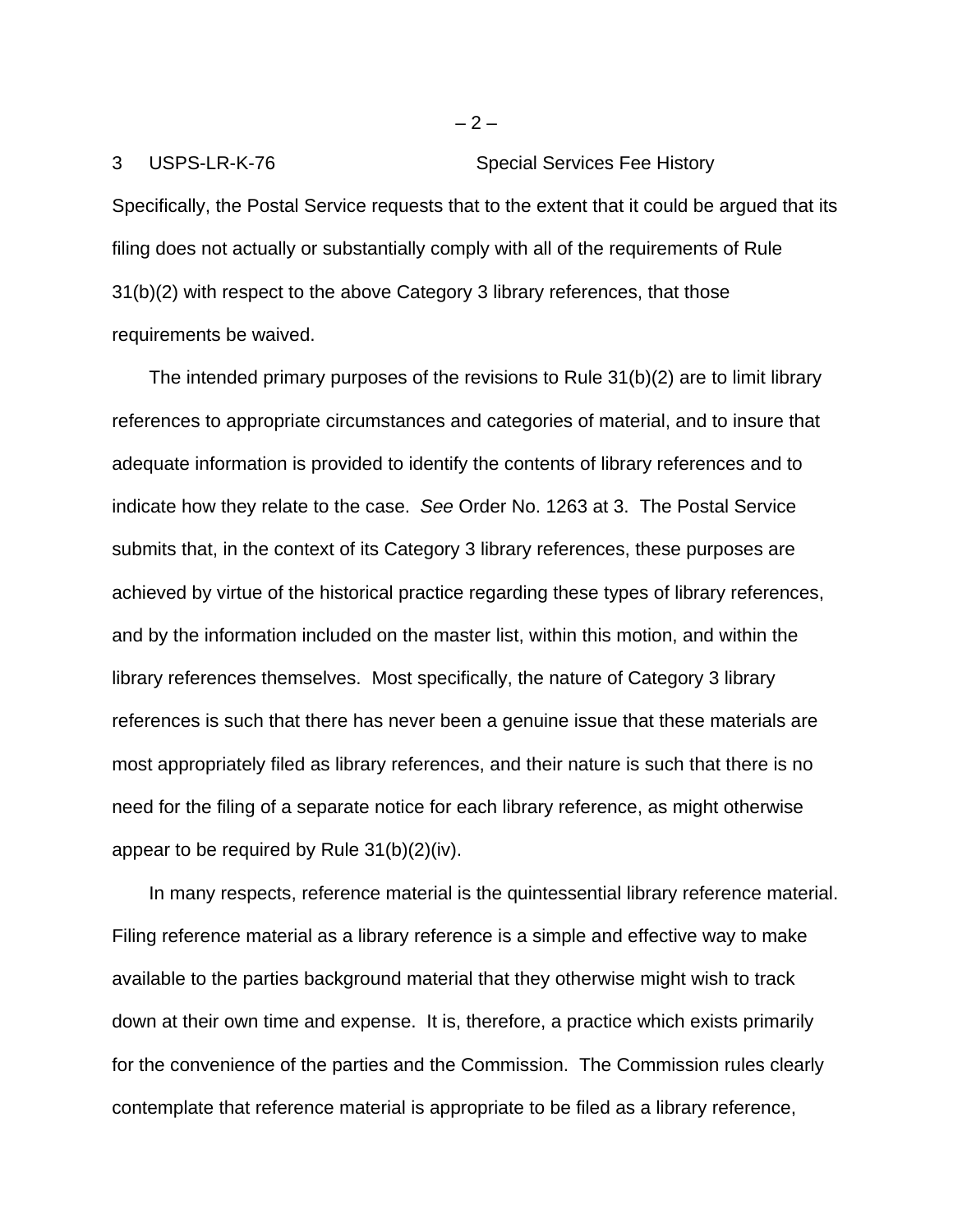because not only is there a special category for it under subsection (b)(2)(i)(Category 3), but it also falls squarely within the provisions of subsection (b)(2)(ii)(B), as "secondary source" material.

The practical effect of granting the requested waiver for Category 3 library references is to eliminate the need for individual notices for each reference. Each of the Category 3 library references should already be labeled in accordance with proper notation standards, and each has an electronic version. The source of the material (i.e., its authors, or the institutional entity that created it) should be self-evident from the material itself.

In some instances, it may be difficult to identify exactly how the material relates to the Postal Service's case. This is because certain reference materials, such as collective bargaining agreements and rate and volume histories, are put on the library reference list because experience has shown that, over the course of the case, both postal and nonpostal witnesses will have occasion to refer to their contents. Therefore, while it may not yet be clear exactly how the material will be used in the case, it may be safe to assume that creating the library reference and making the material available in a format that can be referred to and cited by all parties is nevertheless worthwhile. Of course, to the extent that any postal witness makes use of a Category 3 library reference, that fact will be amply reflected in the testimony or documentation of that witness.

Wherefore, for all of the above reasons, the Postal Service respectfully requests that to whatever extent it could be argued that its filing does not actually or substantially comply with all of the requirements of Rule 31(b)(2) with respect to the above Category

 $-3-$